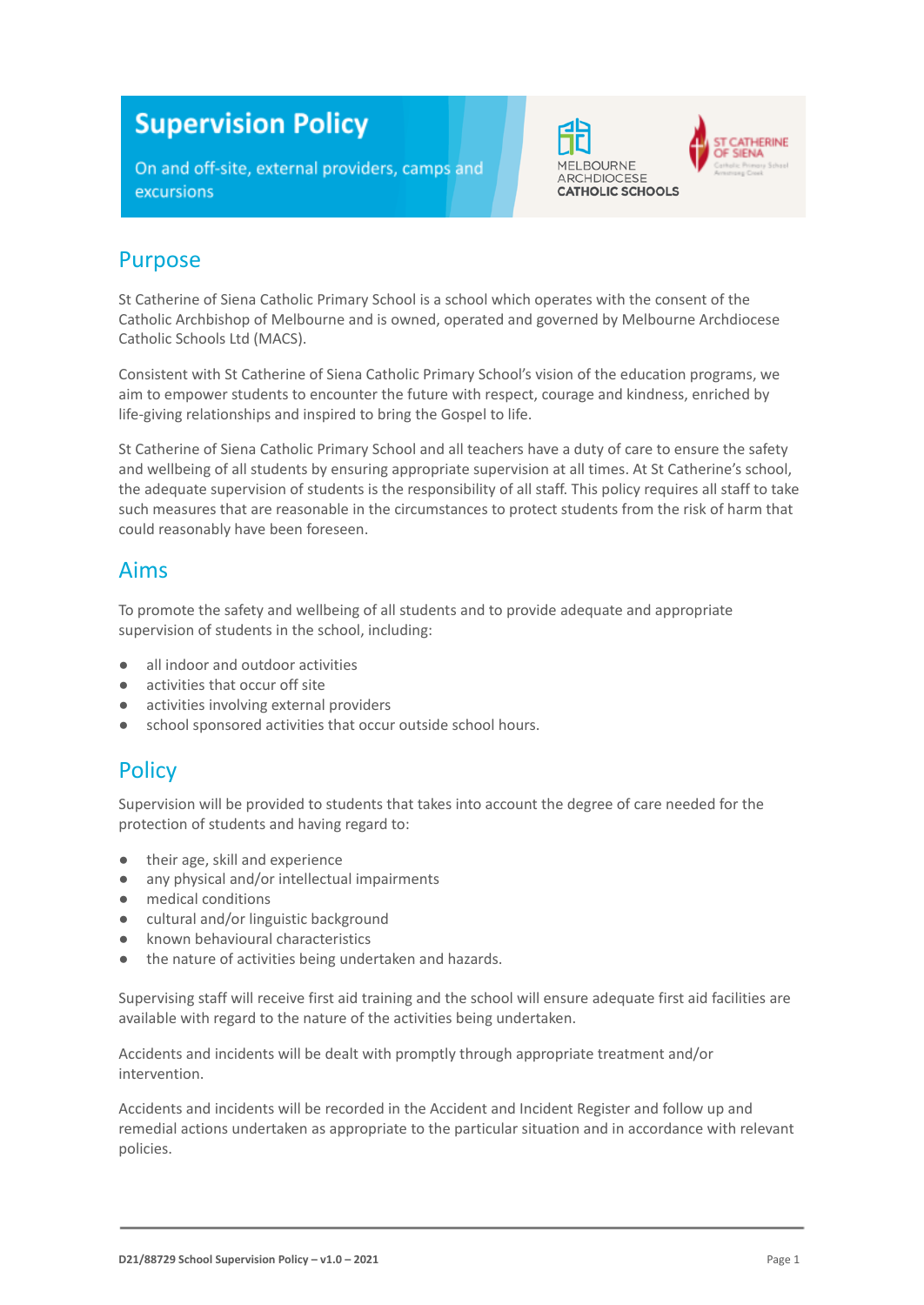#### Indoor and outdoor activities on school site

The following requirements will be followed in regard to indoor and outdoor activities on the school site:

- Teachers are responsible for supervising the students in their class at all times while they are in charge of their class.
- Students will be supervised in all activities that are undertaken as part of the classroom routine, as well as for activities that are not part of the regular routine.
- Adequate age appropriate supervision in class, including consideration of the nature activities being undertaken to ensure proper use of plant and equipment, proper handling of any hazardous substances and use of relevant protective equipment.
- If teachers need to leave their class for any reason, they must ensure that their class is being supervised by another authorised teacher.
- School officers, trainee teachers or visiting teachers are not authorised to be responsible for a class in the absence of a designated class teacher.
- Teachers must exercise due diligence in designing activities that take safety and care into consideration for all students with even greater care for younger students or students at risk.
- Trainee teachers, school officers, parent/guardian/carer helpers and visiting teachers may work with one or more students in small group work, but only under the supervision and direction of the classroom teacher.
- Classroom rules are designed at the start of each year to highlight expectations, set appropriate boundaries and assist the smooth conduct of the class.

## Yard duty

A yard duty roster showing designated areas is used for supervision of the school yard before school, during school breaks and after school.

Teachers are required to:

- Teachers are to be visible and active during yard duty.
- Teachers are to remain on duty in the designated area until they are replaced by the next teacher.
- high vis vest to be worn and first aid bags, as well as mobile phones to be carried with each staff member whilst on yard duty at all times.
- Teachers are to identify potential risks and take appropriate measures to mitigate against those risks when on yard duty.

## Off-site activities including camps, excursions and local functions

The following requirements will be followed in regard to off-site activities including camps, excursions and local functions:

- For each offsite activity, there is a designated teacher-in charge.
- All teachers and assistants must refer to the teacher-in-charge for decision-making, changes in direction or programs, or issues of concern.
- All teachers are responsible for all of the students in the activity.
- Helpers in the activity are there to support teachers, but are not authorised to make decisions for the group.
- Teachers must exercise due diligence in designing activities that take safety and care into consideration for all students, with even greater care for younger students.
- Teachers need to use a method of accounting for all students at any given point during the activity.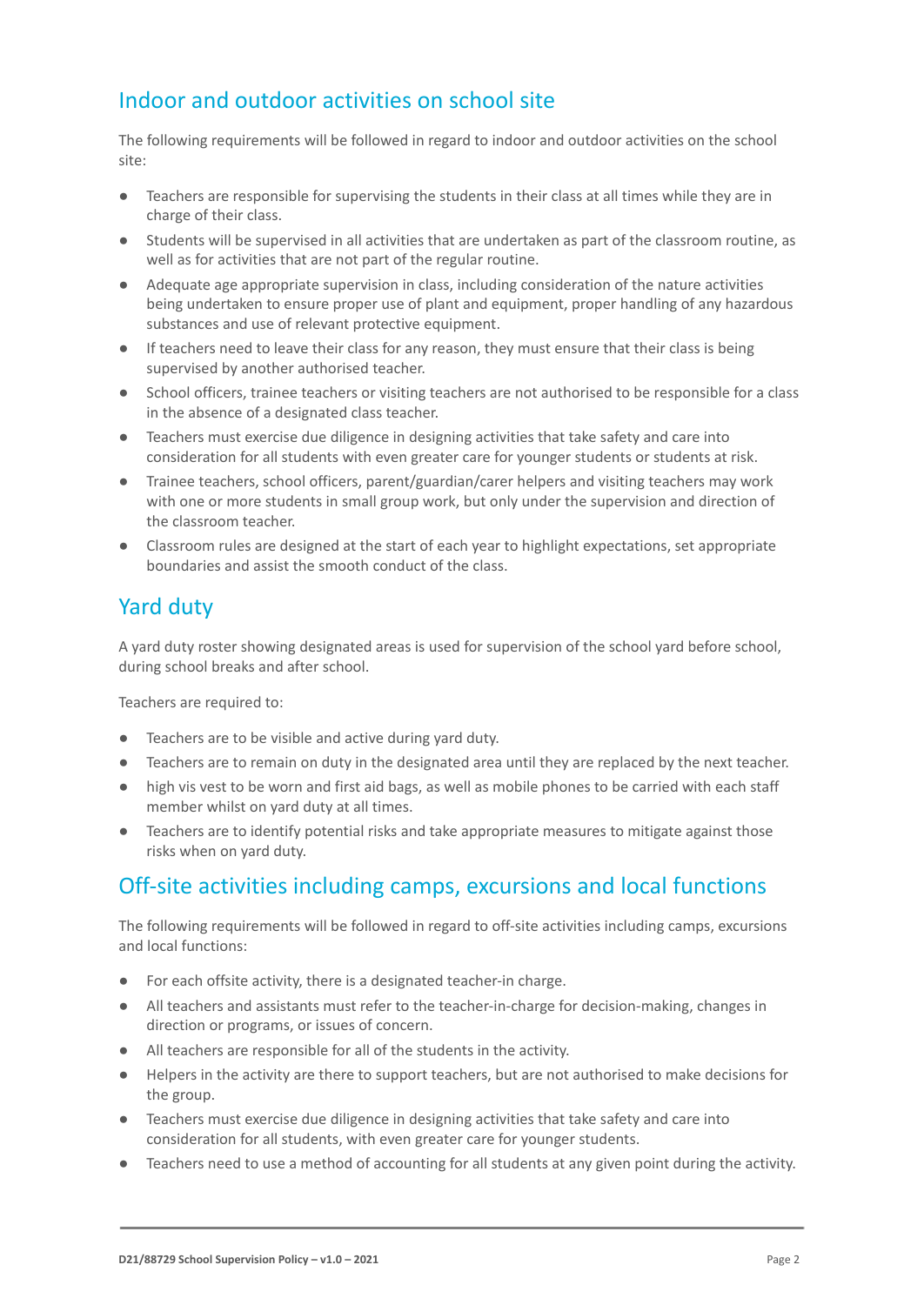- If students need to use public toilets, they should be accompanied to the toilet block by an adult so as to monitor their safety at all times.
- A record of the activity, excursion or camp will be completed by the Teacher-in-charge of the activity, and given to the principal, for approval, prior to the activity. This includes a risk assessment for the activity proposed.
- Any accompanying or assisting non-teaching adult is required to have a current Working with Children Check (WWCC).

#### Activities involving external providers – on site or off-site

The following requirements will be followed in regard to activities involving external providers, either on the school site or off-site:

- The school is responsible for students at all times, and this responsibility cannot be delegated to others.
- The classroom teacher, or teacher in charge of the group is responsible for the group at all times.
- When an external provider is involved in working with a class or group of students a teacher will be present throughout the activity. E.g. Swimming, camp activities, guest speakers on site.
- External providers are required to sign in at the school office, and wear a Visitor's Identification Card.
- External Providers must have a WWCC. The WWCC Number must be recorded by the teacher organising the activity.
- A record of the activity, excursion or camp will be completed by the teacher-in-charge of the activity, and given to the principal, for approval, prior to the activity.
- If external providers are working with students 1:1, they will be within the supervision and line of sight of other teachers in the school, e.g. music lessons, NDIS providers.
- If external providers, such as psychologists are providing 1:1 testing, the schedule is monitored by office staff or a school leader.

## Before and after school supervision

The school yard will be unlocked and supervised from 8:30am until 9:00am before the start of school and from 3:20pm until 3:40pm after the end of school classes. Students who remain in the school grounds after this time will be taken to the school office to await collection by their parents/guardian/carer. If the parents/guardians/carers do not come to collect their children within this time, a phone call will be made to the parents/guardian/carer or the emergency contact if the parents/guardian/carer cannot be contacted.

The school is committed to ensuring student safety however parental/guardian/carer cooperation is essential to managing safety issues immediately before and immediately after school.

As applicable, school activities (such as sport or band practice) arranged before or after school, will have appropriate supervision in place for attending students depending on the time and location of the activity.

Parents/guardians/carers will be informed of the school's supervision arrangements and made aware that students who attend school outside established supervision times may not be supervised and may not receive the care that is normal during the school day.

This policy will be implemented in conjunction with related policies. All supervising staff, including part-time teachers, replacement teachers and casual relief teachers are required to familiarise themselves with policies relating to the supervision of students.

Any queries or points of clarification should be referred to the Principal or the Deputy Principal.